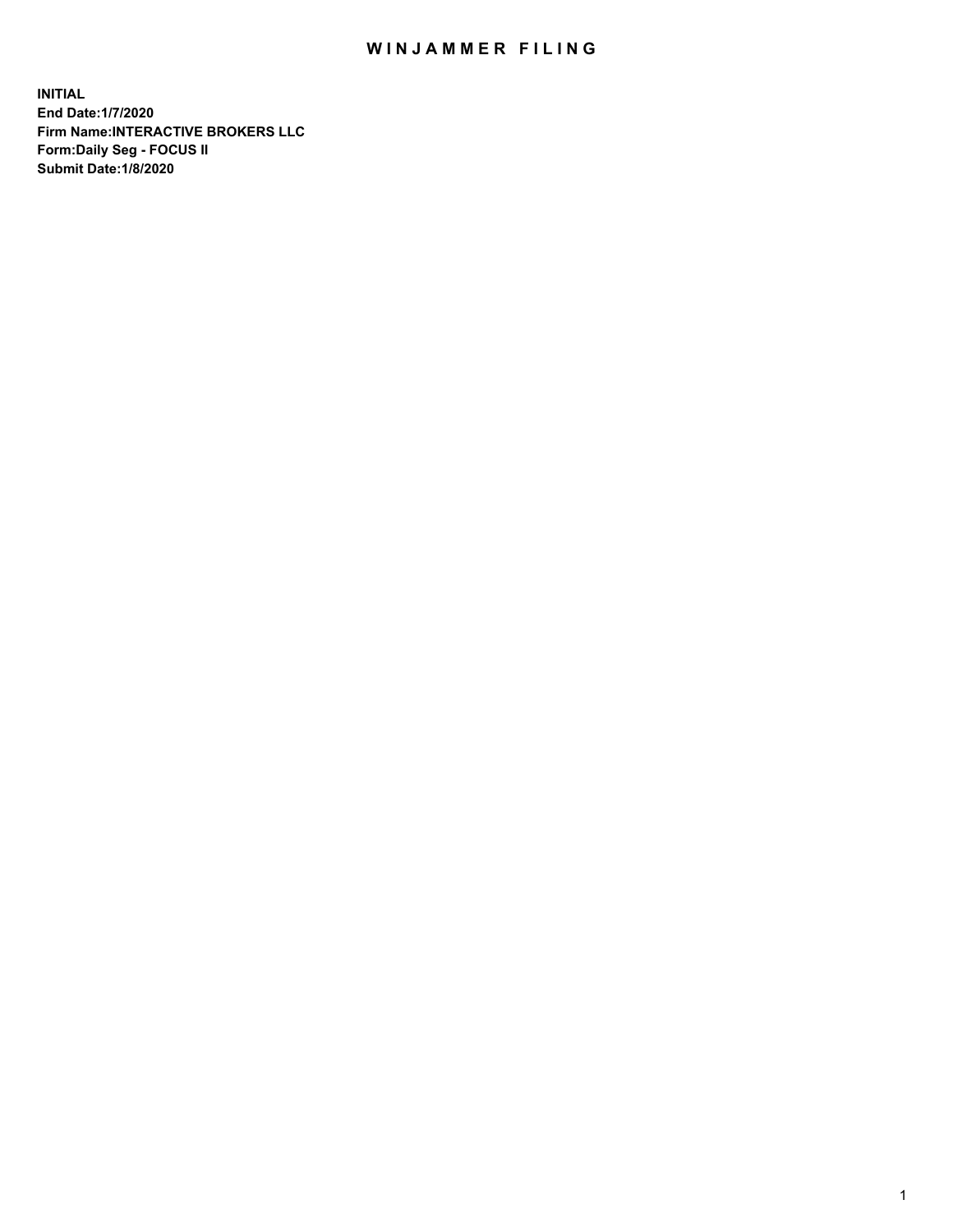**INITIAL End Date:1/7/2020 Firm Name:INTERACTIVE BROKERS LLC Form:Daily Seg - FOCUS II Submit Date:1/8/2020 Daily Segregation - Cover Page**

| Name of Company                                                                                                                                                                                                                                                                                                                | <b>INTERACTIVE BROKERS LLC</b>                                                      |
|--------------------------------------------------------------------------------------------------------------------------------------------------------------------------------------------------------------------------------------------------------------------------------------------------------------------------------|-------------------------------------------------------------------------------------|
| <b>Contact Name</b>                                                                                                                                                                                                                                                                                                            | James Menicucci                                                                     |
| <b>Contact Phone Number</b>                                                                                                                                                                                                                                                                                                    | 203-618-8085                                                                        |
| <b>Contact Email Address</b>                                                                                                                                                                                                                                                                                                   | jmenicucci@interactivebrokers.c<br>om                                               |
| FCM's Customer Segregated Funds Residual Interest Target (choose one):<br>a. Minimum dollar amount: ; or<br>b. Minimum percentage of customer segregated funds required:% ; or<br>c. Dollar amount range between: and; or<br>d. Percentage range of customer segregated funds required between:% and%.                         | $\overline{\mathbf{0}}$<br>$\overline{\mathbf{0}}$<br>155,000,000 245,000,000<br>00 |
| FCM's Customer Secured Amount Funds Residual Interest Target (choose one):<br>a. Minimum dollar amount: ; or<br>b. Minimum percentage of customer secured funds required:% ; or<br>c. Dollar amount range between: and; or<br>d. Percentage range of customer secured funds required between:% and%.                           | $\overline{\mathbf{0}}$<br>$\pmb{0}$<br>80,000,000 120,000,000<br>00                |
| FCM's Cleared Swaps Customer Collateral Residual Interest Target (choose one):<br>a. Minimum dollar amount: ; or<br>b. Minimum percentage of cleared swaps customer collateral required:% ; or<br>c. Dollar amount range between: and; or<br>d. Percentage range of cleared swaps customer collateral required between:% and%. | $\overline{\mathbf{0}}$<br>$\underline{\mathbf{0}}$<br>0 <sub>0</sub><br>00         |

Attach supporting documents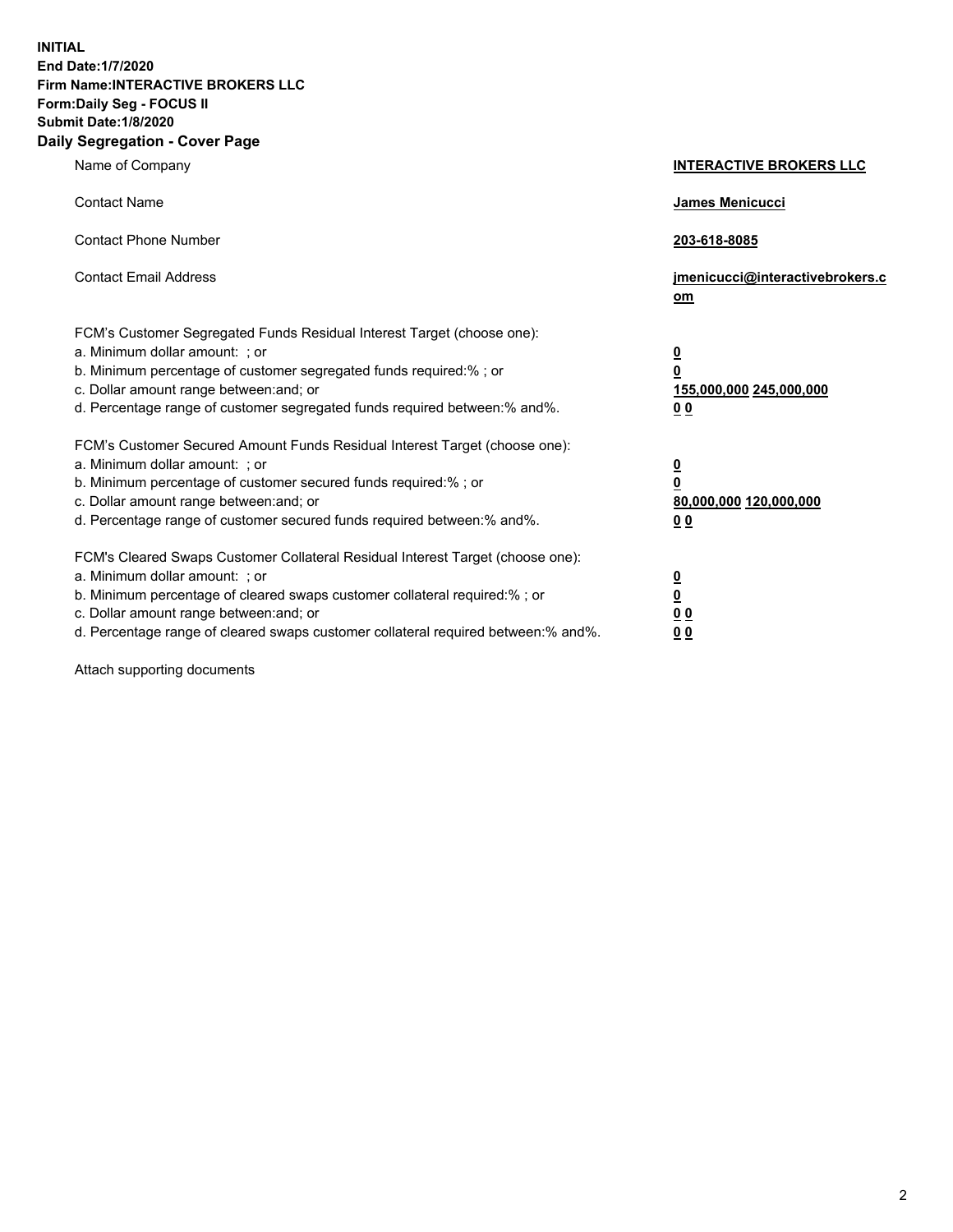## **INITIAL End Date:1/7/2020 Firm Name:INTERACTIVE BROKERS LLC Form:Daily Seg - FOCUS II Submit Date:1/8/2020 Daily Segregation - Secured Amounts**

|     | Dany Ocgregation - oceaned Amounte                                                                         |                                           |
|-----|------------------------------------------------------------------------------------------------------------|-------------------------------------------|
|     | Foreign Futures and Foreign Options Secured Amounts                                                        |                                           |
|     | Amount required to be set aside pursuant to law, rule or regulation of a foreign                           | $0$ [7305]                                |
|     | government or a rule of a self-regulatory organization authorized thereunder                               |                                           |
| 1.  | Net ledger balance - Foreign Futures and Foreign Option Trading - All Customers                            |                                           |
|     | A. Cash                                                                                                    | 493,383,383 [7315]                        |
|     | B. Securities (at market)                                                                                  | $0$ [7317]                                |
| 2.  | Net unrealized profit (loss) in open futures contracts traded on a foreign board of trade                  | 2,767,876 [7325]                          |
| 3.  | Exchange traded options                                                                                    |                                           |
|     | a. Market value of open option contracts purchased on a foreign board of trade                             | 146,685 [7335]                            |
|     | b. Market value of open contracts granted (sold) on a foreign board of trade                               | -241,976 [7337]                           |
| 4.  | Net equity (deficit) (add lines 1. 2. and 3.)                                                              | 496,055,968 [7345]                        |
| 5.  | Account liquidating to a deficit and account with a debit balances - gross amount                          | 4,780 [7351]                              |
|     | Less: amount offset by customer owned securities                                                           | 0 [7352] 4,780 [7354]                     |
| 6.  | Amount required to be set aside as the secured amount - Net Liquidating Equity                             | 496,060,748 [7355]                        |
|     | Method (add lines 4 and 5)                                                                                 |                                           |
| 7.  | Greater of amount required to be set aside pursuant to foreign jurisdiction (above) or line                | 496,060,748 [7360]                        |
|     | 6.                                                                                                         |                                           |
|     | FUNDS DEPOSITED IN SEPARATE REGULATION 30.7 ACCOUNTS                                                       |                                           |
| 1.  | Cash in banks                                                                                              |                                           |
|     | A. Banks located in the United States                                                                      | 28,302,666 [7500]                         |
|     | B. Other banks qualified under Regulation 30.7                                                             | 0 [7520] 28,302,666 [7530]                |
| 2.  | Securities                                                                                                 |                                           |
|     | A. In safekeeping with banks located in the United States                                                  | 490,600,308 [7540]                        |
|     | B. In safekeeping with other banks qualified under Regulation 30.7                                         | 0 [7560] 490,600,308 [7570]               |
| 3.  | Equities with registered futures commission merchants                                                      |                                           |
|     | A. Cash                                                                                                    | $0$ [7580]                                |
|     | <b>B.</b> Securities                                                                                       | $0$ [7590]                                |
|     | C. Unrealized gain (loss) on open futures contracts                                                        | $0$ [7600]                                |
|     | D. Value of long option contracts                                                                          | $0$ [7610]                                |
|     | E. Value of short option contracts                                                                         | 0 [7615] 0 [7620]                         |
| 4.  | Amounts held by clearing organizations of foreign boards of trade                                          |                                           |
|     | A. Cash                                                                                                    | $0$ [7640]                                |
|     | <b>B.</b> Securities                                                                                       | $0$ [7650]                                |
|     | C. Amount due to (from) clearing organization - daily variation                                            | $0$ [7660]                                |
|     | D. Value of long option contracts                                                                          | $0$ [7670]                                |
|     | E. Value of short option contracts                                                                         | 0 [7675] 0 [7680]                         |
| 5.  | Amounts held by members of foreign boards of trade                                                         |                                           |
|     | A. Cash                                                                                                    | 103,959,846 [7700]                        |
|     | <b>B.</b> Securities                                                                                       | $0$ [7710]                                |
|     | C. Unrealized gain (loss) on open futures contracts                                                        | -764,945 [7720]                           |
|     | D. Value of long option contracts                                                                          | 146,685 [7730]                            |
|     | E. Value of short option contracts                                                                         | <u>-241,976</u> [7735] 103,099,610 [7740] |
| 6.  | Amounts with other depositories designated by a foreign board of trade                                     | 0 [7760]                                  |
| 7.  | Segregated funds on hand                                                                                   | $0$ [7765]                                |
| 8.  | Total funds in separate section 30.7 accounts                                                              | 622,002,584 [7770]                        |
| 9.  | Excess (deficiency) Set Aside for Secured Amount (subtract line 7 Secured Statement<br>Page 1 from Line 8) | 125,941,836 [7380]                        |
| 10. | Management Target Amount for Excess funds in separate section 30.7 accounts                                | 80,000,000 [7780]                         |
| 11. | Excess (deficiency) funds in separate 30.7 accounts over (under) Management Target                         | 45,941,836 [7785]                         |
|     |                                                                                                            |                                           |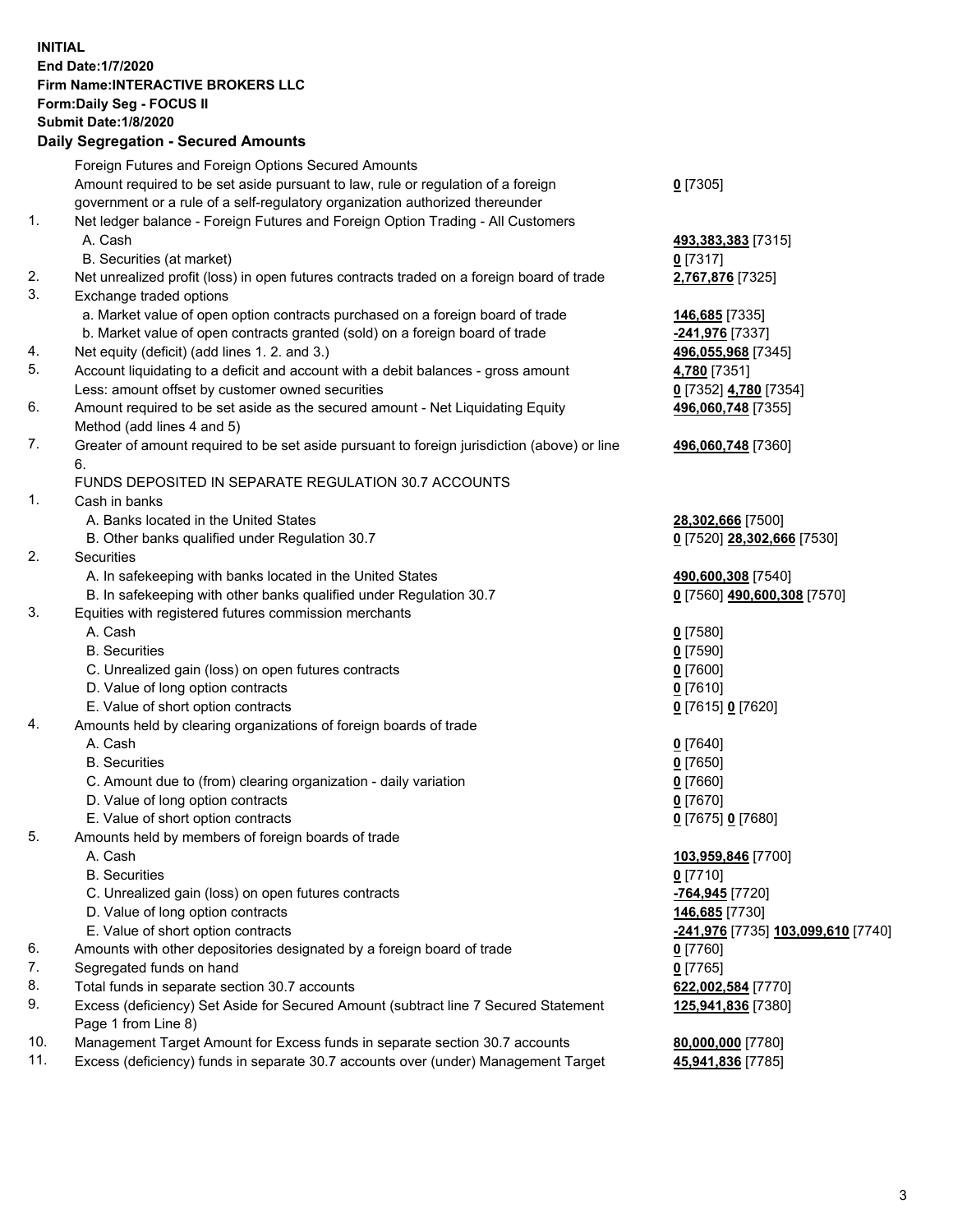**INITIAL End Date:1/7/2020 Firm Name:INTERACTIVE BROKERS LLC Form:Daily Seg - FOCUS II Submit Date:1/8/2020 Daily Segregation - Segregation Statement** SEGREGATION REQUIREMENTS(Section 4d(2) of the CEAct) 1. Net ledger balance A. Cash **4,069,803,137** [7010] B. Securities (at market) **0** [7020] 2. Net unrealized profit (loss) in open futures contracts traded on a contract market **101,122,280** [7030] 3. Exchange traded options A. Add market value of open option contracts purchased on a contract market **188,767,049** [7032] B. Deduct market value of open option contracts granted (sold) on a contract market **-209,709,637** [7033] 4. Net equity (deficit) (add lines 1, 2 and 3) **4,149,982,829** [7040] 5. Accounts liquidating to a deficit and accounts with debit balances - gross amount **943,191** [7045] Less: amount offset by customer securities **0** [7047] **943,191** [7050] 6. Amount required to be segregated (add lines 4 and 5) **4,150,926,020** [7060] FUNDS IN SEGREGATED ACCOUNTS 7. Deposited in segregated funds bank accounts A. Cash **1,083,957,215** [7070] B. Securities representing investments of customers' funds (at market) **2,001,502,735** [7080] C. Securities held for particular customers or option customers in lieu of cash (at market) **0** [7090] 8. Margins on deposit with derivatives clearing organizations of contract markets A. Cash **2,888,492** [7100] B. Securities representing investments of customers' funds (at market) **1,302,924,179** [7110] C. Securities held for particular customers or option customers in lieu of cash (at market) **0** [7120] 9. Net settlement from (to) derivatives clearing organizations of contract markets **7,514,923** [7130] 10. Exchange traded options A. Value of open long option contracts **188,481,880** [7132] B. Value of open short option contracts **-209,452,437** [7133] 11. Net equities with other FCMs A. Net liquidating equity **0** [7140] B. Securities representing investments of customers' funds (at market) **0** [7160] C. Securities held for particular customers or option customers in lieu of cash (at market) **0** [7170] 12. Segregated funds on hand **0** [7150] 13. Total amount in segregation (add lines 7 through 12) **4,377,816,987** [7180] 14. Excess (deficiency) funds in segregation (subtract line 6 from line 13) **226,890,967** [7190] 15. Management Target Amount for Excess funds in segregation **155,000,000** [7194] **71,890,967** [7198]

16. Excess (deficiency) funds in segregation over (under) Management Target Amount Excess